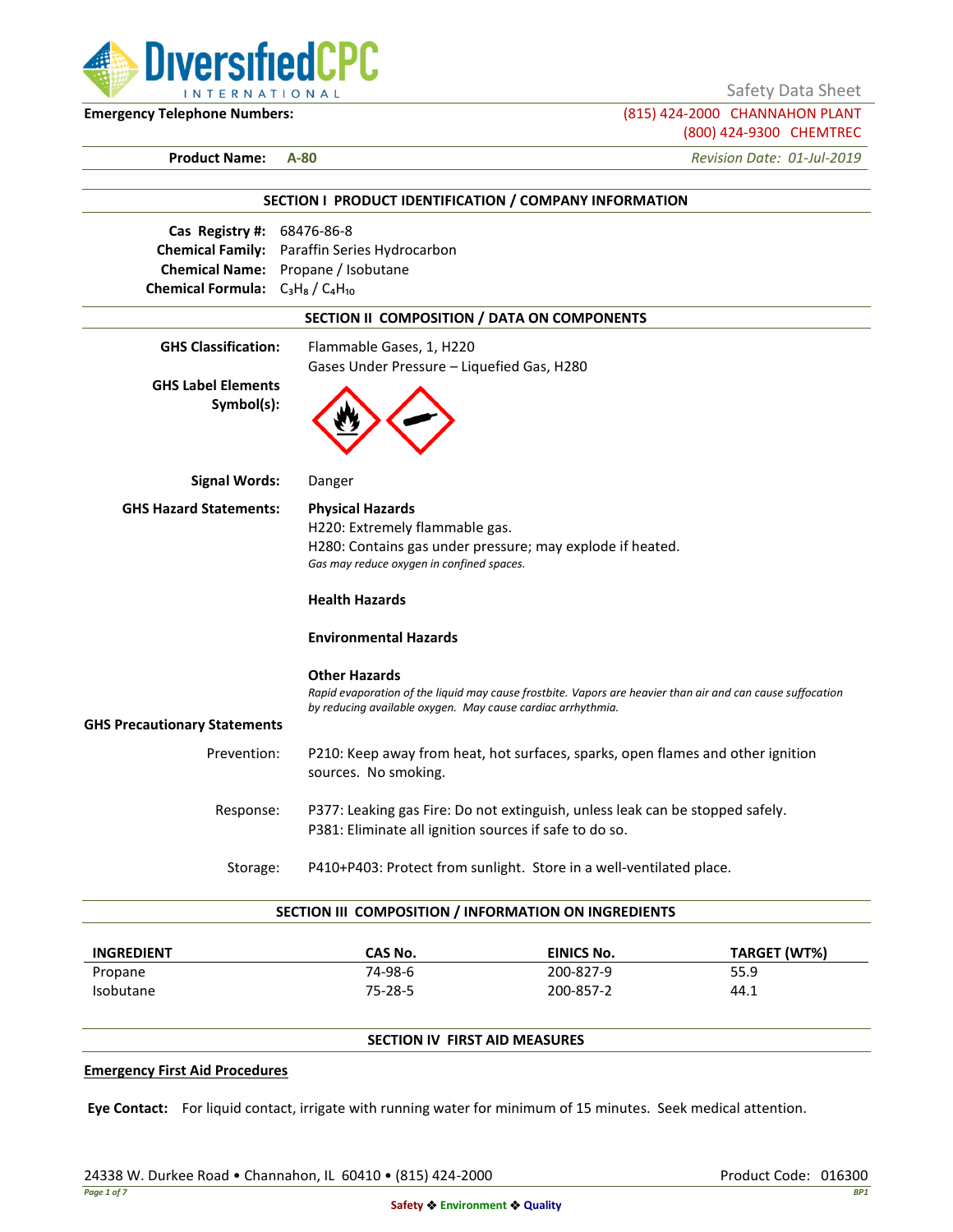

| Skin Contact: For liquid contact, warm areas gradually and get medical attention if there is evidence of frost bite or tissue |
|-------------------------------------------------------------------------------------------------------------------------------|
| damage. Flush area with lukewarm water. Do not rub affected area. If blistering occurs, apply a sterile                       |
| dressing. Seek medical attention.                                                                                             |
|                                                                                                                               |

**Inhalation:** Remove to fresh air. Artificial respiration and/or oxygen may be necessary. Consult a physician. **Ingestion:** This material is a gas under normal atmospheric conditions and ingestion is unlikely.

Most important symptoms and effects

**Acute:** Anesthetic effects at high concentrations.

**Delayed:** None known or anticipated. See Section 11 for information on effects from chronic exposure, if any.

**Notes to Physician:** Epinephrine and other sympathomimetic drugs may initiate cardiac arrhythmias in persons exposed to high concentrations of hydrocarbon solvents (e.g., in enclosed spaces or with deliberate abuse). The use of other drugs with less arrhythmogenic potential should be considered. If sympathomimetic drugs are administered, observe for the development of cardiac arrhythmias.

### **SECTION V FIRE FIGHTING MEASURES**

### **Suitable Extinguishing Media:**

Water spray, Water mist, Foam, Dry chemical or Carbon Dioxide. Carbon dioxide can displace oxygen. Use caution when applying carbon dioxide in confined spaces.

### **Fire Fighting Procedures:**

For fires beyond the initial stage, emergency responders in the immediate hazard area should wear protective clothing. When the potential chemical hazard is unknown, in enclosed or confined spaces, a self contained breathing apparatus should be worn. In addition, wear other appropriate protective equipment as conditions warrant (see Section 8). Isolate immediate hazard area and keep unauthorized personnel out. Stop spill/release if it can be done safely. If this cannot be done, allow fire to burn. Move undamaged containers from immediate hazard area if it can be done safely. Stay away from ends of container. Water spray may be useful in minimizing or dispersing vapors and to protect personnel. Cool equipment exposed to fire with water, if it can be done safely.

### **Unusual Fire and Explosion Hazards:**

Extremely flammable. Contents under pressure. This material can be ignited by heat, sparks, flames, or other sources of ignition. The vapor is heavier than air. Vapors may travel considerable distances to a source of ignition where they can ignite, flash back, or explode. May create vapor/air explosion hazard indoors, in confined spaces, outdoors, or in sewers. If container is not properly cooled, it can rupture in the heat of a fire. Drains can be plugged and valves made inoperable by the formation of ice if rapid evaporation of large quantities of the liquefied gas occurs. Do not allow run-off from fire fighting to enter drains or water courses – may cause explosion hazard in drains and may reignite.

**Hazardous Combustion Products**: Combustion may yield smoke, carbon monoxide, and other products of incomplete combustion. Oxides of nitrogen and sulfur may also be formed.

*See Section 9 for Flammable Properties including Flash Point and Flammable (Explosive) Limits.*

### **NPCA - HMIS RATINGS**

| <b>HEALTH</b>              |  |
|----------------------------|--|
| <b>FLAMMABILITY</b>        |  |
| <b>REACTIVITY</b>          |  |
| <b>PERSONAL PROTECTION</b> |  |

**PERSONAL PROTECTION - (***Personal Protection Information To Be Supplied By The User)*

### **SECTION VI ACCIDENTAL RELEASE MEASURES**

**Steps To Be Taken If Material Is Released or Spilled**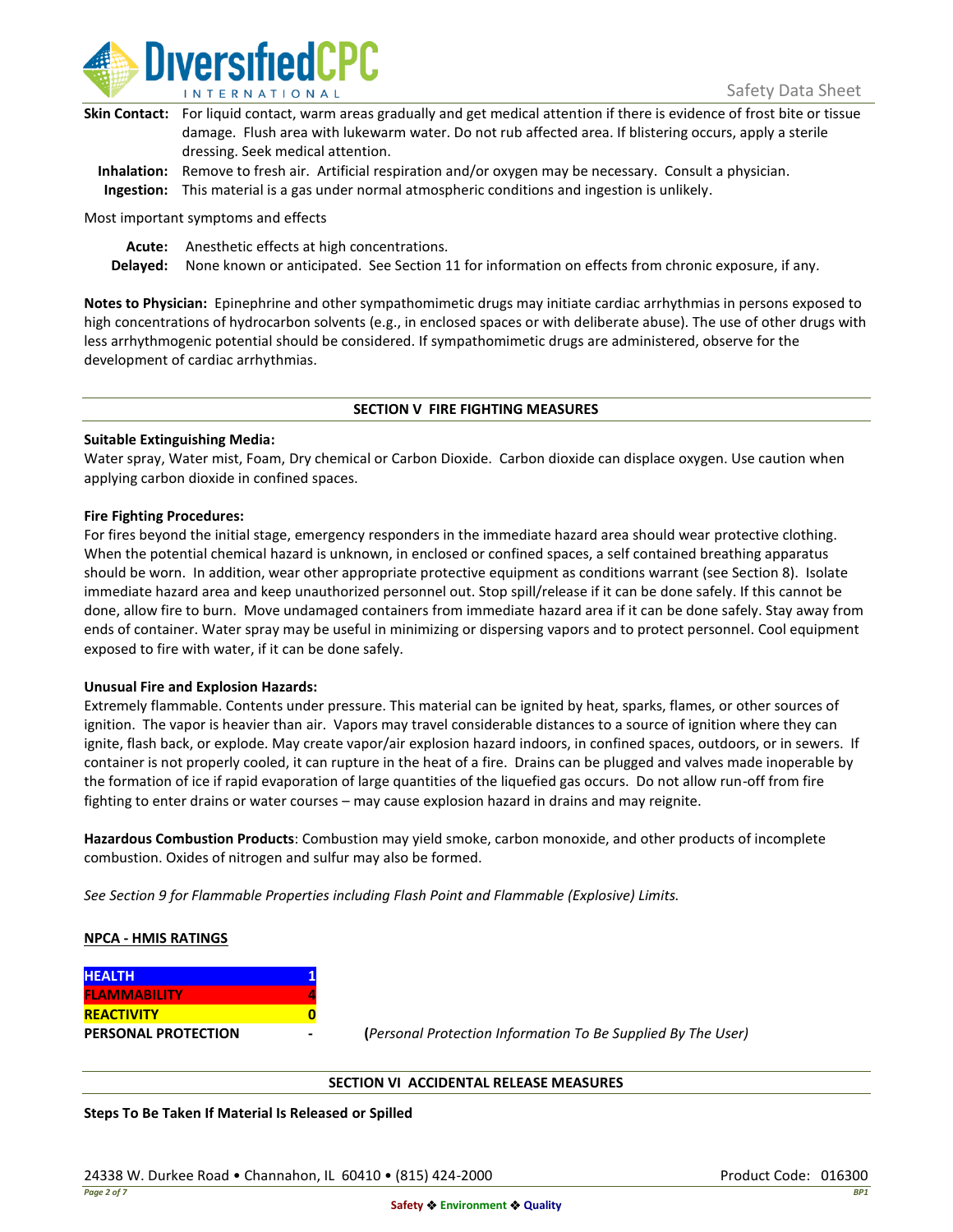

Avoid sources of ignition - ventilate area. Use water fog to evaporate or ventilate. Protect body against contact with liquid. If confined space - use self contained breathing apparatus. Consult local fire authorities.

**Personal Precautions:** Extremely flammable. Spillages of liquid product will create a fire hazard and may form an explosive atmosphere. Keep all sources of ignition and hot metal surfaces away from spill/release if safe to do so. The use of explosion-proof electrical equipment is recommended. Beware of accumulation of gas in low areas or contained areas, where explosive concentrations may occur. Prevent from entering drains or any place where accumulation may occur. Ventilate area and allow to evaporate. Stay upwind and away from spill/release. Avoid direct contact with material. For large spillages, notify persons downwind of the spill/release, isolate immediate hazard area and keep unauthorized personnel out. Wear appropriate protective equipment, including respiratory protection, as conditions warrant (see Section 8). See Sections 2 and 7 for additional information on hazards and precautionary measures.

**Environmental Precautions:** Stop spill/release if it can be done safely. Water spray may be useful in minimizing or dispersing vapors. If spill occurs on water notify appropriate authorities and advise shipping of any hazard.

**Methods for Containment and Clean-Up**: Notify relevant authorities in accordance with all applicable regulations.

Recommended measures are based on the most likely spillage scenarios for this material; however local conditions and regulations may influence or limit the choice of appropriate actions to be taken.

## **SECTION VII HANDLING AND STORAGE**

**Precautions for safe handling:** Comply with state and local regulations covering liquefied petroleum gases. Comply with NFPA Pamphlet #58. Keep away from heat or sources of ignition. Prohibit smoking in areas of storage or use. Take precautionary measures against static discharge. Use good personal hygiene practices and wear appropriate personal protective equipment (see section 8).

Contents are under pressure. Gases can accumulate in confined spaces and limit oxygen available for breathing. Use only with adequate ventilation. The use of explosion-proof electrical equipment is recommended and may be required (see appropriate fire codes). Refer to NFPA-70 and/or API RP 2003 for specific bonding/grounding requirements. Electrostatic charge may accumulate and create a hazardous condition when handling or processing this material. To avoid fire or explosion, dissipate static electricity during transfer by grounding and bonding containers and equipment before transferring material.

Do not enter confined spaces such as tanks or pits without following proper entry procedures such as ASTM D-4276 and 29CFR 1910.146.

**WARNING**: Unless otherwise specifically indicated, no odorant is added to this product. You cannot depend upon your sense of smell for leak detection! Ensure appropriate gas detection is available and working for the detection of leaks.

**Conditions for safe storage:** Keep container(s) tightly closed and properly labeled. Use and store this material in cool, dry, well ventilated areas away from heat, direct sunlight, hot metal surfaces, and all sources of ignition. Store only in approved containers. Post area "No Smoking or Open Flame." Keep away from any incompatible material (see Section 10). Protect container(s) against physical damage. Outdoor or detached storage is preferred. Indoor storage should meet OSHA standards and appropriate fire codes.

"Empty" containers retain residue and may be dangerous. Do not pressurize, cut, weld, braze, solder, drill, grind, or expose such containers to heat, flame, sparks, or other sources of ignition. They may explode and cause injury or death. Avoid exposing any part of a compressed-gas cylinder to temperatures above 125F (51.6C).

Gas cylinders should be stored outdoors or in well ventilated storerooms at no lower than ground level and should be quickly removable in an emergency.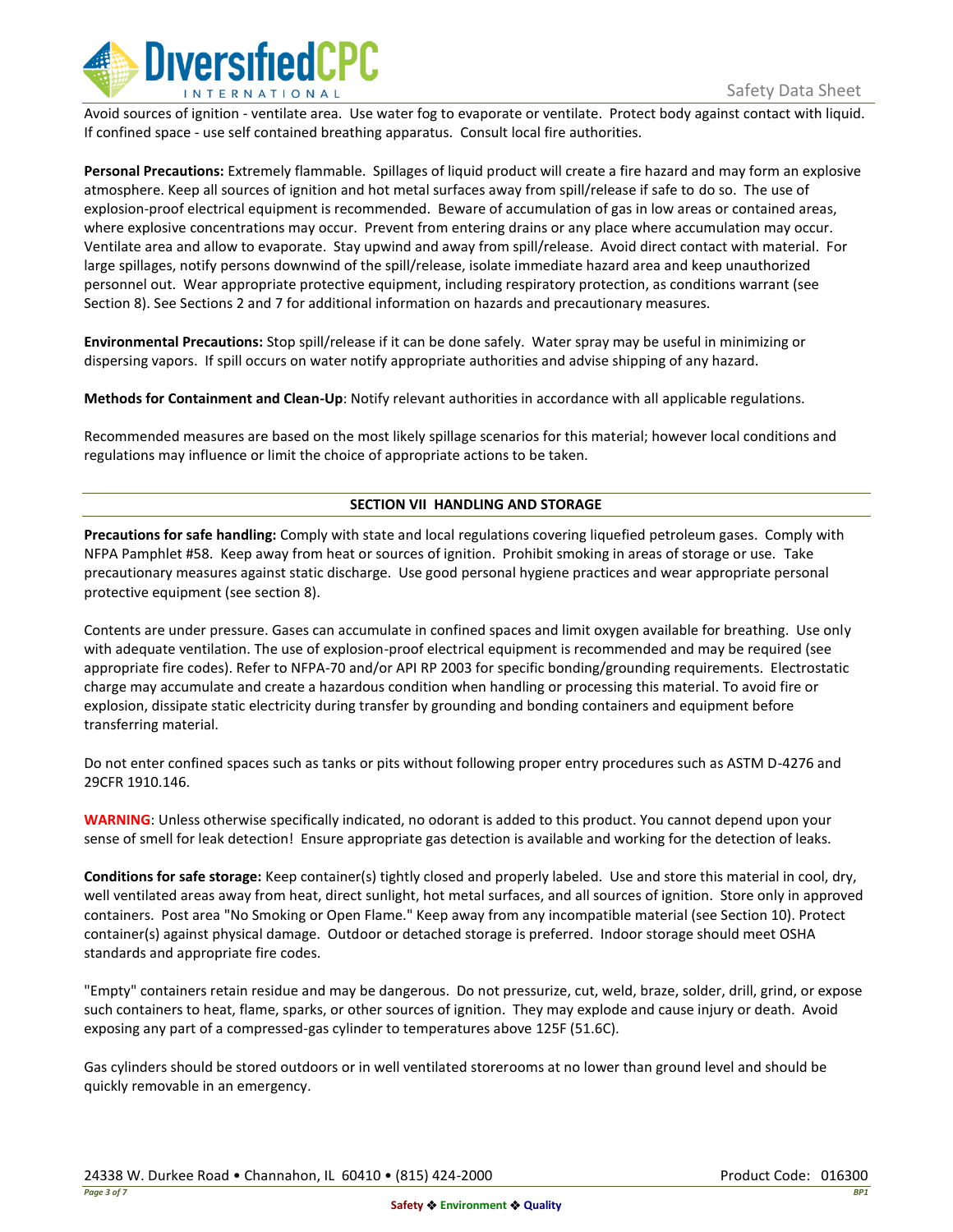

### **SECTION VIII EXPOSURE CONTROLS / PERSONAL PROTECTION**

### **Exposure Limits**

| Component                      |                                                                                                                                                                                                                                                                                                                                                                                                                                                                                                                                            | <b>ACIGH</b><br>TLV (TWA) | <b>ACIGH</b><br><b>TLV (STEL)</b> | <b>OSHA PEL</b><br>(TWA) | <b>OTHER PEL</b> |
|--------------------------------|--------------------------------------------------------------------------------------------------------------------------------------------------------------------------------------------------------------------------------------------------------------------------------------------------------------------------------------------------------------------------------------------------------------------------------------------------------------------------------------------------------------------------------------------|---------------------------|-----------------------------------|--------------------------|------------------|
| Propane                        |                                                                                                                                                                                                                                                                                                                                                                                                                                                                                                                                            | Simple                    | Simple                            | 1000 ppm                 |                  |
|                                |                                                                                                                                                                                                                                                                                                                                                                                                                                                                                                                                            | Asphyxiant                | Asphyxiant                        |                          |                  |
| Isobutane                      |                                                                                                                                                                                                                                                                                                                                                                                                                                                                                                                                            |                           | 1000 ppm                          |                          |                  |
| <b>Engineering Controls:</b>   | If current ventilation practices are not adequate to maintain airborne concentrations below<br>the established exposure limits, additional engineering controls may be required.                                                                                                                                                                                                                                                                                                                                                           |                           |                                   |                          |                  |
| <b>Personal Protection:</b>    |                                                                                                                                                                                                                                                                                                                                                                                                                                                                                                                                            |                           |                                   |                          |                  |
| Eye/Face Protection:           | The use of eye protection (such as splash goggles) that meets or exceeds ANSI Z.87.1 is<br>recommended when there is potential liquid contact to the eye. Depending on conditions<br>of use, a face shield may be necessary.                                                                                                                                                                                                                                                                                                               |                           |                                   |                          |                  |
| Skin Protection:               | Impervious, insulated gloves recommended.                                                                                                                                                                                                                                                                                                                                                                                                                                                                                                  |                           |                                   |                          |                  |
| <b>Respiratory Protection:</b> | A NIOSH approved, self-contained breathing apparatus (SCBA) or equivalent operated in a<br>pressure demand or other positive pressure mode should be used in situations of oxygen<br>deficiency (oxygen content less than 19.5 percent), unknown exposure concentrations, or<br>situations that are immediately dangerous to life or health (IDLH).<br>A respiratory protection program that meets or is equivalent to OSHA 29 CFR 1910.134 and<br>ANSI Z88.2 should be followed whenever workplace conditions warrant a respirator's use. |                           |                                   |                          |                  |

Suggestions provided in this section for exposure control and specific types of protective equipment are based on readily available information. Users should consult with the specific manufacturer to confirm the performance of their protective equipment. Specific situations may require consultation with industrial hygiene, safety, or engineering professionals.

### **SECTION IX PHYSICAL AND CHEMICAL PROPERTIES**

| <b>Odor Threshold: No Data</b>                | <b>pH:</b> Not Applicable | <b>Appearance &amp; Odor:</b> Clear, colorless liquefied gas with sweet petroleum odor. |                                                   |
|-----------------------------------------------|---------------------------|-----------------------------------------------------------------------------------------|---------------------------------------------------|
| <b>Melting / Freezing Point:</b> No Data      |                           | Initial Boiling Point / Range: $-30.8$ TO $+10.9$ °F                                    |                                                   |
| Flash Point (Method): -156 °F (Estimated)     |                           |                                                                                         | <b>Evaporation Rate:</b> $>1$ (Ethyl Ether = 1.0) |
| Lower Explosion Limit: 1.8% (vol.) Gas in air |                           | Upper Explosion Limit: 9.5% (vol.) Gas in air                                           |                                                   |
| Vapor Pressure @ 70 °F: 80 PSIG               |                           | <b>Vapor Density (air = 1.00):</b> 1.704                                                |                                                   |
| <b>Specific Gravity (H2O = 1.00):</b> $0.532$ |                           | Solubility in Water @ 70 °F: 0.008%                                                     |                                                   |
| Percent Volatile by Volume: 100%              |                           | Auto-ignition temperature: No Data                                                      |                                                   |
| <b>Decomposition Data:</b> No Data            |                           | Viscosity: No Data                                                                      |                                                   |

### **SECTION X STABILITY AND REACTIVITY**

| Stable                                       |
|----------------------------------------------|
| Hazardous Polymerization: Can not occur      |
| None.                                        |
| Carbon monoxide, volatile hydrocarbon vapors |
| High heat, spark, and open flames            |
|                                              |

# **SECTION XI TOXICOLOGICAL INFORMATION**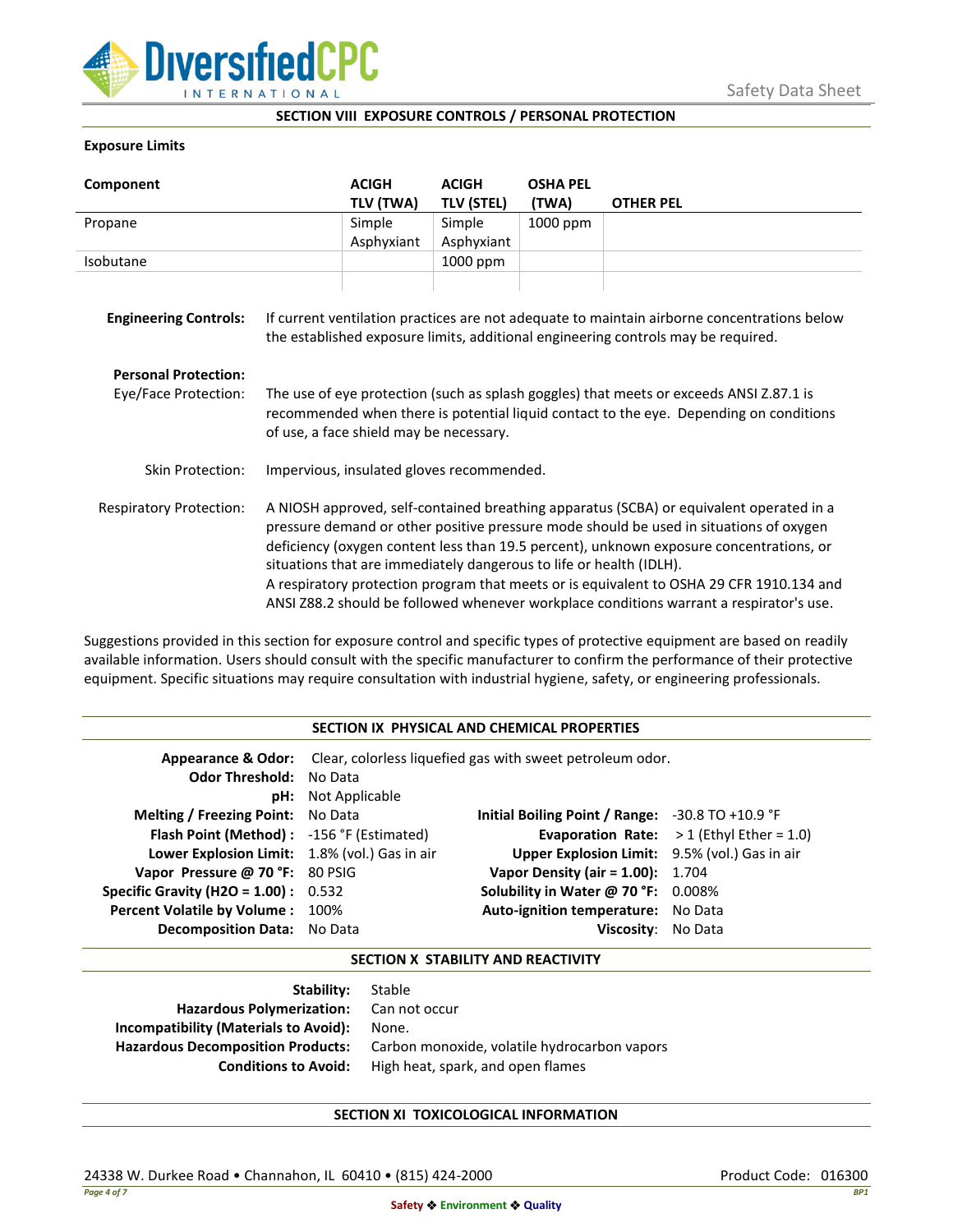

## **Effects Of Over Exposure**

**Ingestion:** Aspiration hazard!

- **Inhalation:** Inhalation of vapor may produce anesthetic effects and feeling of euphoria. Prolonged overexposure can cause rapid breathing, headache, dizziness, narcosis, unconsciousness, and death from asphyxiation, depending on concentration and time of exposure.
- **Skin Contact:** Contact with evaporating liquid can cause frostbite.

**Eye Contact:** Liquid can cause severe irritation, redness, tearing, blurred vision, and possible freeze burns.

**Specific Target Organ Toxicity (Single Exposure):** Not expected to cause organ effects from single exposure. **Specific Target Organ Toxicity (Repeated Exposure):** Not expected to cause organ effects from repeated exposure. **Carcinogenicity:** Not expected to cause cancer. This substance is not listed as a carcinogen by IARC, NTP or OSHA. **Germ Cell Mutagenicity:** Not expected to cause heritable genetic effects.

**Reproductive Toxicity:** Not expected to cause reproductive toxicity.

**Other Comments:** High concentrations may reduce the amount of oxygen available for breathing, especially in confined spaces. Hypoxia (inadequate oxygen) during pregnancy may have adverse effects on the developing fetus.

# **Information on Toxicological Effects of Components**

## **Propane**

*Target Organs:* No systemic or neurotoxic effects were noted in rats exposed to concentrations of propane as high as 12,000 ppm for 28 days.

*Reproductive Toxicity:* No adverse reproductive or developmental effects were observed in rats exposed to propane; no observed adverse effect level = 12,000 ppm.

## **n-Butane**

*Target Organs:* No systemic or neurotoxic effects were noted in rats exposed to concentrations of butane as high as 9,000 ppm for 28 days.

*Reproductive Toxicity:* No adverse reproductive or developmental effects were observed in rats exposed to butane; no observed adverse effect level = 12,000 ppm.

# **Isobutane**

*Target Organs:* No systemic or neurotoxic effects were noted in rats exposed to concentrations of isobutane as high as 9,000 ppm for 28 days.

*Reproductive Toxicity:* No adverse developmental effects were observed in rats exposed to concentrations of isobutane as high as 9000 ppm. Fertility and mating indices may have been affected at 9000 ppm but no effects were observed at 3000 ppm.

# **SECTION XII ECOLOGICAL INFORMATION**

**Toxicity:** Petroleum gases will readily evaporate from the surface and would not be expected to have significant adverse effects in the aquatic environment. Classification: No classified hazards.

**Persistence and Degradability:** The hydrocarbons in this material are expected to be inherently biodegradable. In practice, hydrocarbon gases are not likely to remain in solution long enough for biodegradation to be a significant loss process.

**Bioaccumulative Potential:** Not expected as having the potential to bioaccumulate.

**Mobility in Soil:** Due to the extreme volatility of petroleum gases, air is the only environmental compartment in which they will be found. In air, these hydrocarbons undergo photodegradation by reaction with hydroxyl radicals with half-lives ranging from 3.2 days for n-butane to 7 days for propane.

**Other Adverse Effects:** None anticipated.

### **SECTION XIII DISPOSAL INFORMATION**

### **Waste Disposal**

(1) Mechanical Recovery

24338 W. Durkee Road • Channahon, IL 60410 • (815) 424-2000 Product Code: 016300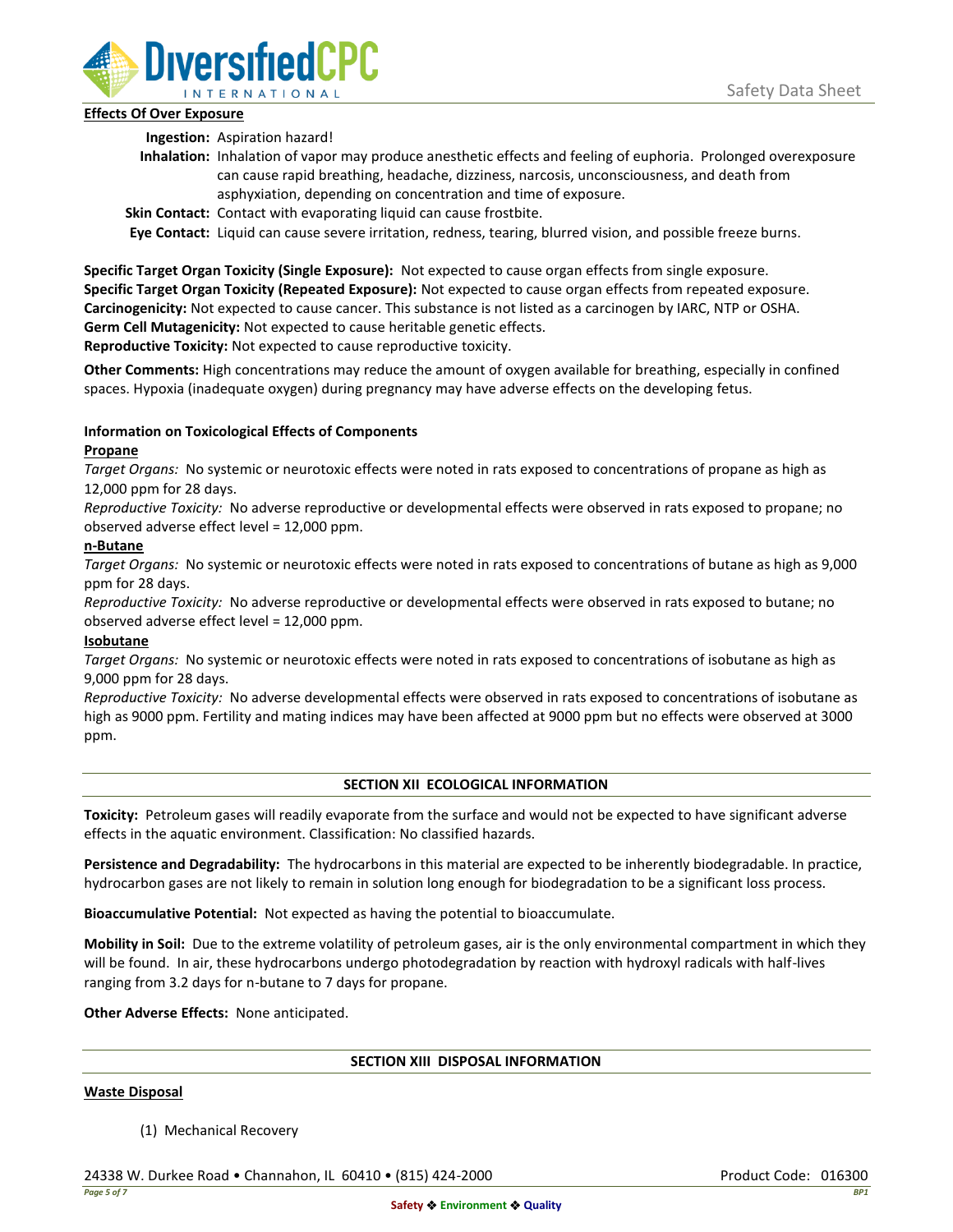

(2) Flare-Off At Safe Location (Vapors)

(3) Exhaust to Atmosphere in Safe Location (No Open Flames)

*\*\* Comply With All State and Local Regulations \*\**

### **SECTION XIV TRANSPORT INFORMATION**

#### **Transport Information**

UN1075, Petroleum Gases, Liquefied , 2.1

### **SECTION XV REGULATIONS**

#### **Regulatory Information**

### **Chemical Inventories**

**USA TSCA:** All components of this product are listed on the TSCA Inventory. **Europe Einecs:** All components in this product are listed on EINECS **Canada Domestic Substances List (DSL):** This product and/or all of its components are listed on the Canadian DSL. **Australia AICS:** All components of this product are listed on AICS. **Korea ECL:** All components in this product are listed on the Korean Existing Chemicals Inventory (KECI). **Japan Miti (ENCS):** All components of this product are listed on MITI.

#### **SARA Title III:**

### **CERCLA/SARA (Section 302) Extremely Hazardous Substances and TPQs (in pounds):**

This material does not contain any chemicals subject to the reporting requirements of SARA 302 and 40 CFR 372.

### **SARA (311, 312) Hazard Class:**

| Acute Health:    | Yes |
|------------------|-----|
| Chronic Health:  | No  |
| Fire Hazard:     | Yes |
| Pressure Hazard: | Yes |

**SARA (313) Chemicals:** Not listed

**California Proposition 65:** This material does not contain any chemicals which are known to the State of California to cause cancer, birth defects or other reproductive harm at concentrations that trigger the warning requirements of California Proposition 65.

#### **EC Classification:**



F+ Extremely flammable

**Risk phrases:** 12 Extremely flammable.

## **Safety phrases:**

9 Keep container in a well-ventilated place.

16 Keep away from sources of ignition -No smoking.

33 Take precautionary measures against static discharges.

### **SECTION XVI OTHER INFORMATION**